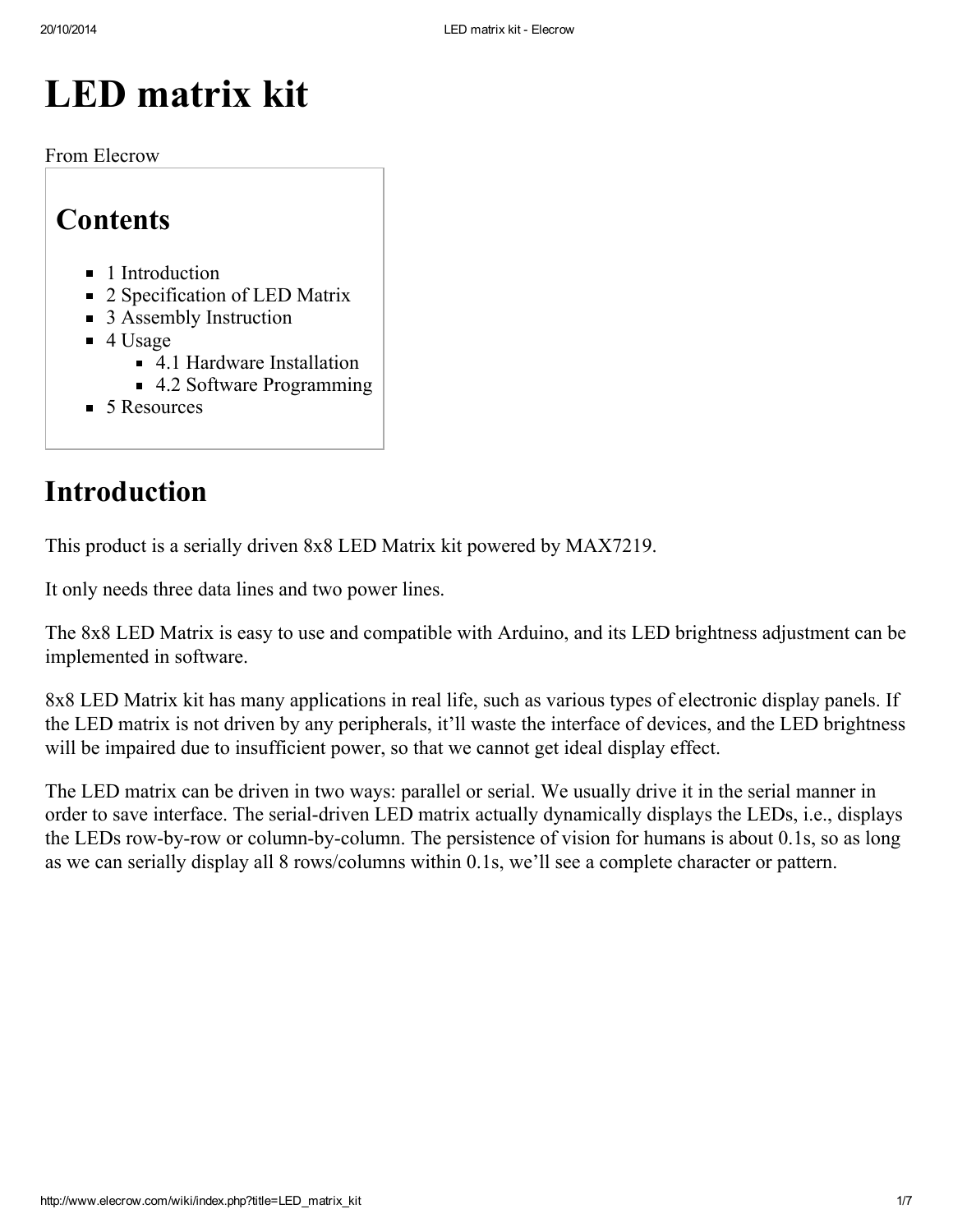

This product comes in the form of a kit or module. The kit includes the following components:

- $MAX7219$
- **Electrolytic cpaacitor:** 10uF/25V
- Resistor: 10K
- Capacitance: 0.1uF
- Headers and receptacles.

After assembling, The Led matrix module will look as:



## <span id="page-1-0"></span>Specification of LED Matrix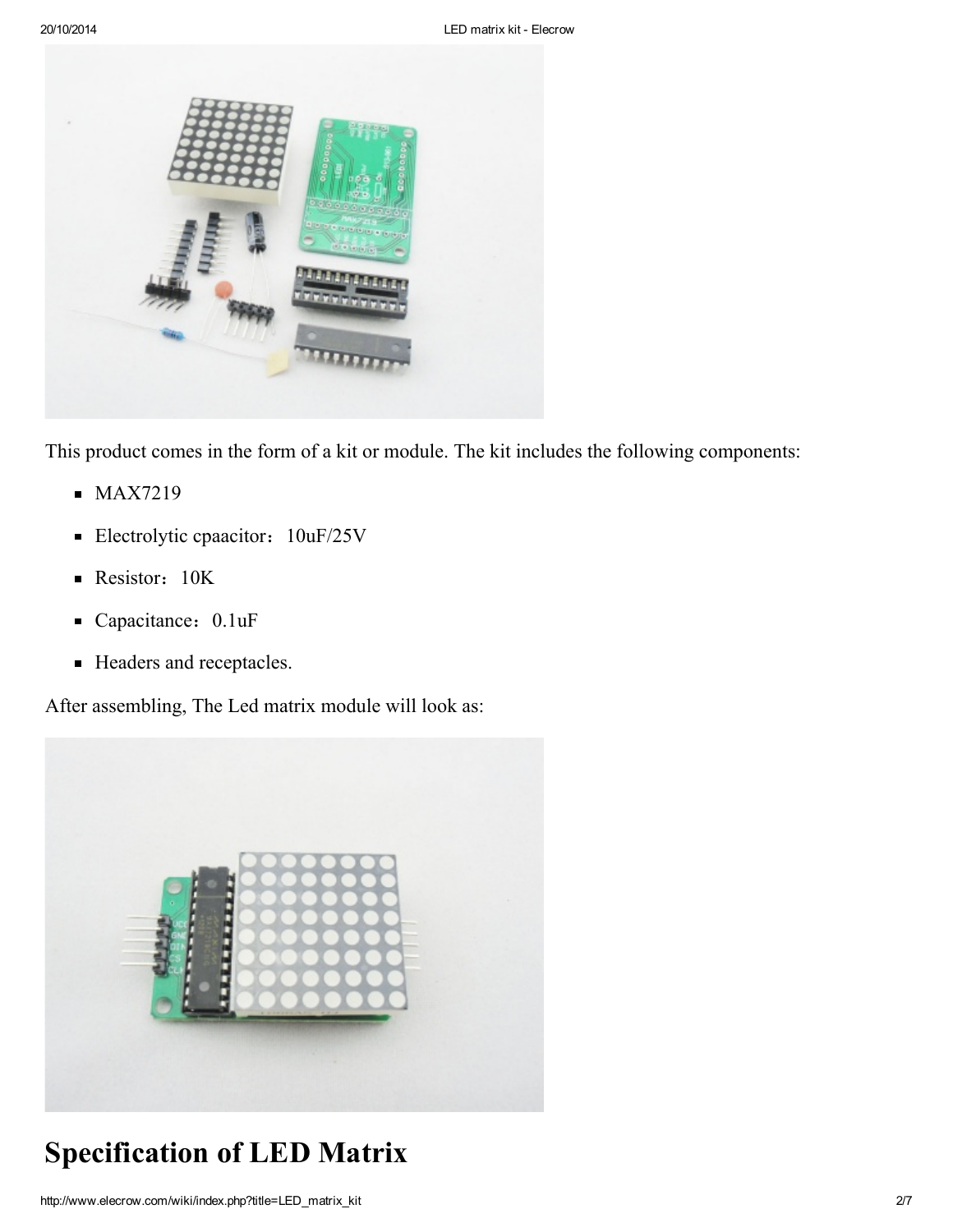Operating Voltage: DC  $4.7V - 5.3V$ 

Typical Voltage: 5V

■ Operating Current: 320mA

Max Operating Current: 2A

■ Operating Temperature:  $0$   $\degree$ C – 50  $\degree$ C

Typical Temperature: 25 ℃

### <span id="page-2-0"></span>Assembly Instruction

This is a great beginner kit, easy to make even if you are have never soldered before. Please download this step by step Assembly tutorials [\(http://www.elecrow.com/wiki/index.php?title=File:Installation\\_steps.pdf\)](http://www.elecrow.com/wiki/index.php?title=File:Installation_steps.pdf) and then follow it to solder it.

Please pay attention that if it doesn't show as you wanted. it isn't that you soldered wrong. you need to change the direction then assemble it.

### <span id="page-2-1"></span>Usage

#### <span id="page-2-2"></span>Hardware Installation

#### Connection Wires

The schematics of the LED matrix is attached below.

Please follow the following instructions to connect hardwares.

- 1. The 8x8 LED Matrix must be common-grounded with the Arduino module;
- 2. Connect Arduino pin 8 to DIN on the LED Matrix;
- 3. Connect Arduino pin 9 to CS on the LED Matrix;
- 4. Connect Arduino pin 10 to CLK on the LED Matrix;
- 5. Use independent power supply for the 8x8 LED Matrix Shield, and the supply voltage is 5V/2A.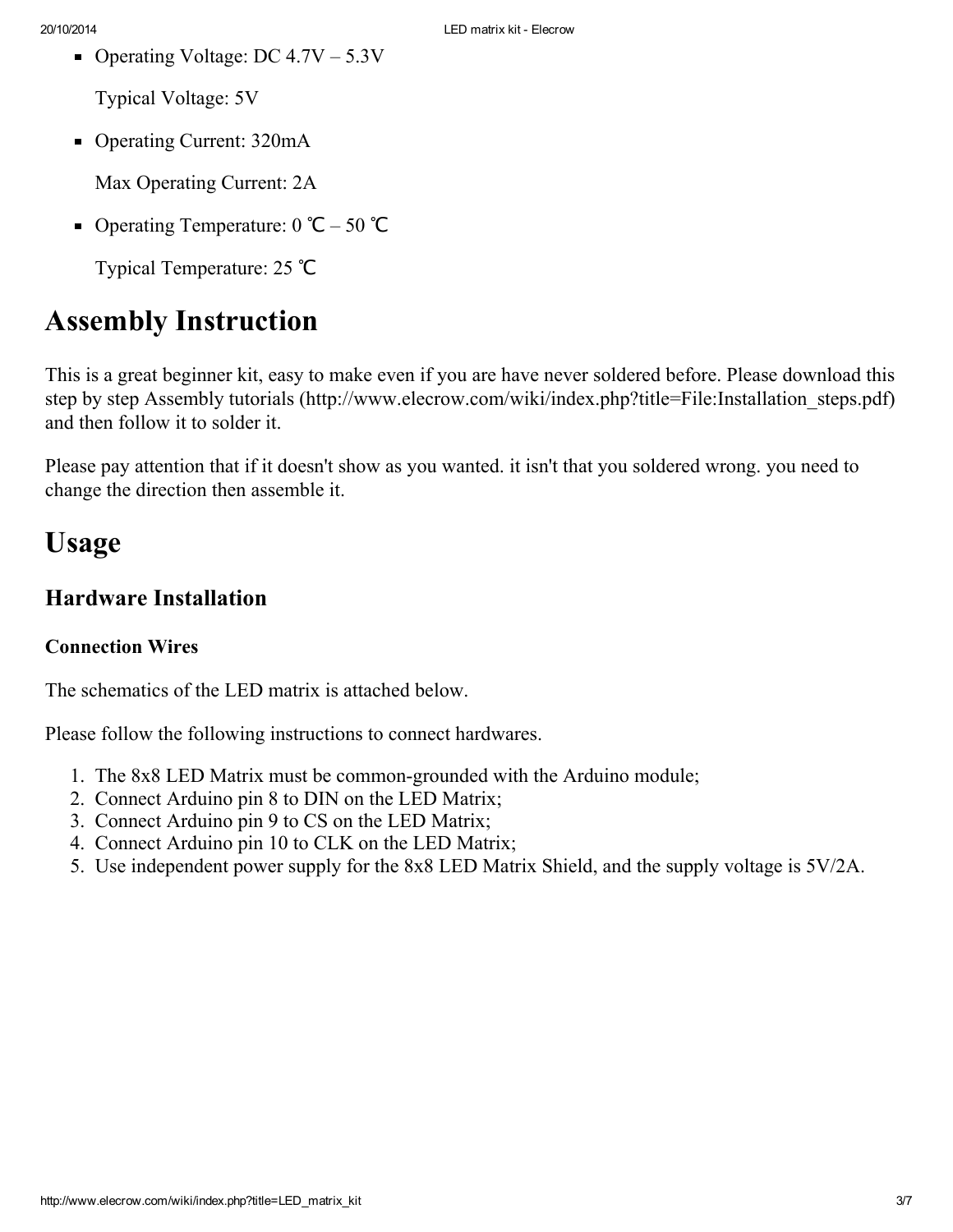

Schematics of the 8x8 LED Matrix

#### Testing Steps

1.Wiring Instructions

- Connect Arduino pin8 to DIN on 8x8 LED Matrix
- Connect Arduino pin9 to CS of 8x8 LED Matrix
- Connect Arduino pin10 to CLK of 8x8 LED Matrix
- Connect Arduino 5V to VCC of 8x8 LED Matrix
- Connect Arduino GND to GND of 8x8 LED Matrix

Attention: 8\*8LED Matrix must be common-grounded with Arduino module.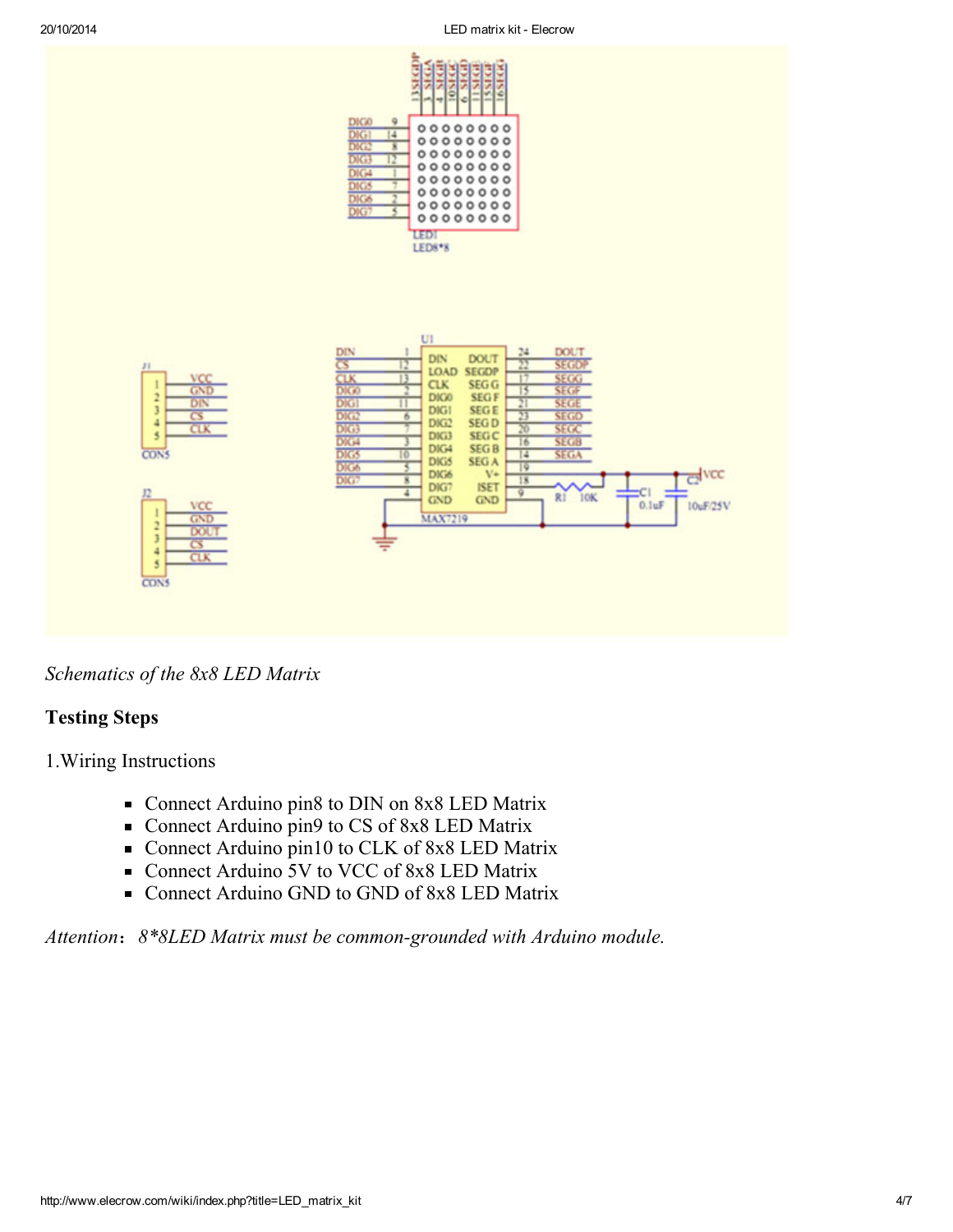

- 2.Check the corresponding interfaces are properly connected.
- 3.You'd better powering up the Arduino/Crowduino with AC adapter.

4.Observation:The LED matrix should circularly display the digits 0 to 9 on LED screen first, then the characters A to Z, as shown in the above figure.

#### <span id="page-4-0"></span>Software Programming

You can download the Max7219 drive library LedControl,zip [\(http://www.elecrow.com/wiki/index.php?](http://www.elecrow.com/wiki/index.php?title=File:LedControl.zip) title=File:LedControl.zip) or program the Arduino/Crowduino with the following Example code.

#### Example code

```
unsigned char i;
unsigned char j;
/*Port Definitions*/
int Max7219_pinCLK = 10;
int Max7219_pinCS = 9;
int Max7219 pinDIN = 8;
unsigned char disp1[38][8]={
{0x3C,0x42,0x42,0x42,0x42,0x42,0x42,0x3C},//0
{0x10,0x18,0x14,0x10,0x10,0x10,0x10,0x10},//1
{0x7E,0x2,0x2,0x7E,0x40,0x40,0x40,0x7E},//2
{0x3E,0x2,0x2,0x3E,0x2,0x2,0x3E,0x0},//3
{0x8,0x18,0x28,0x48,0xFE,0x8,0x8,0x8},//4
{0x3C,0x20,0x20,0x3C,0x4,0x4,0x3C,0x0},//5
{0x3C,0x20,0x20,0x3C,0x24,0x24,0x3C,0x0},//6
{0x3E,0x22,0x4,0x8,0x8,0x8,0x8,0x8},//7
{0x0,0x3E,0x22,0x22,0x3E,0x22,0x22,0x3E},//8
{0x3E,0x22,0x22,0x3E,0x2,0x2,0x2,0x3E},//9
{0x8,0x14,0x22,0x3E,0x22,0x22,0x22,0x22},//A
{0x3C,0x22,0x22,0x3E,0x22,0x22,0x3C,0x0},//B
{0x3C,0x40,0x40,0x40,0x40,0x40,0x3C,0x0},//C
{0x7C,0x42,0x42,0x42,0x42,0x42,0x7C,0x0},//D
{0x7C,0x40,0x40,0x7C,0x40,0x40,0x40,0x7C},//E
{0x7C,0x40,0x40,0x7C,0x40,0x40,0x40,0x40},//F
{0x3C,0x40,0x40,0x40,0x40,0x44,0x44,0x3C},//G
```

```
http://www.elecrow.com/wiki/index.php?title=LED_matrix_kit 5/7
```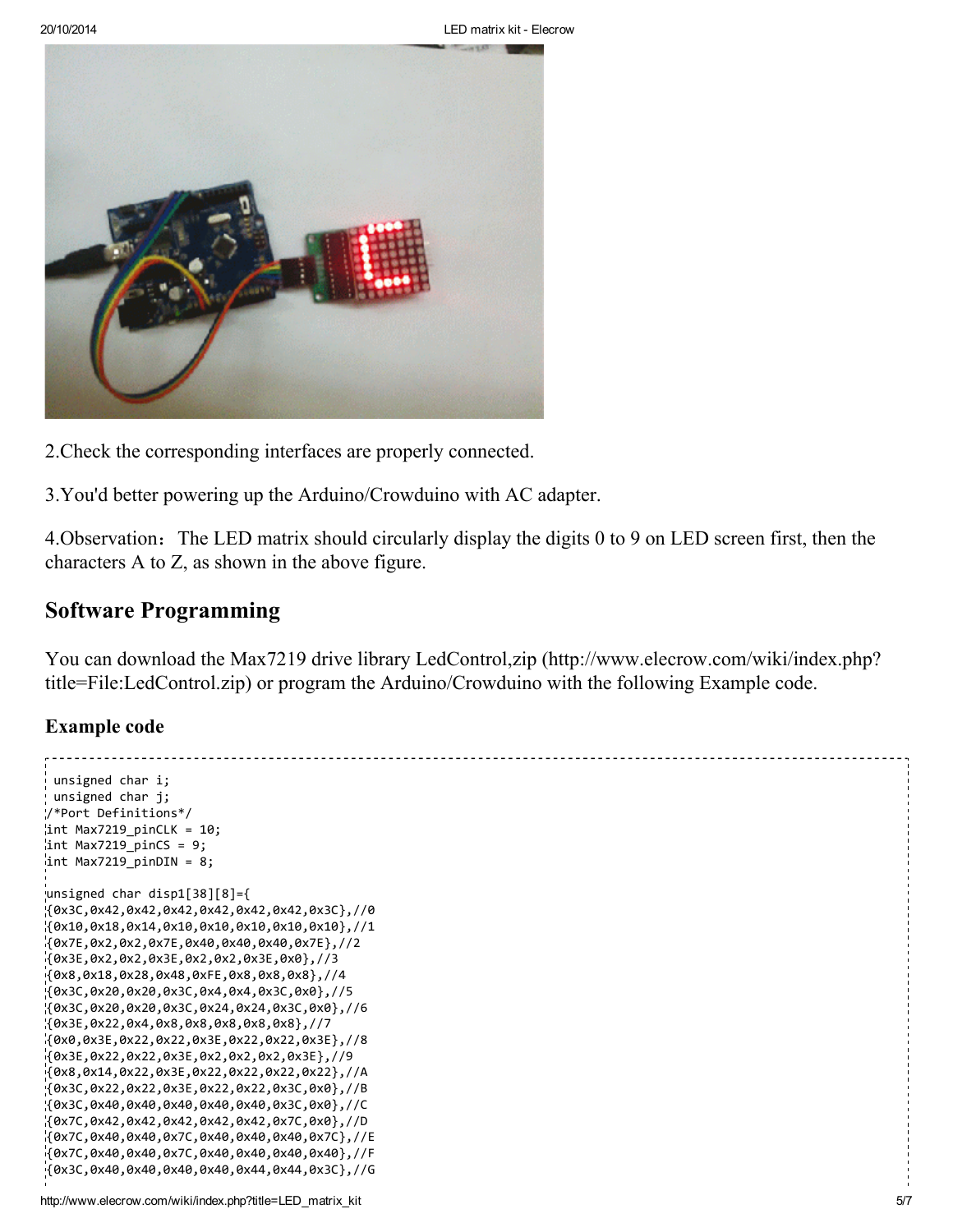20/10/2014

```
{
0
x
4
4
,
0
x
4
4
,
0
x
4
4
,
0
x
7
C
,
0
x
4
4
,
0
x
4
4
,
0
x
4
4
,
0
x
4
4
}
,
/
/
H
{0x7C,0x10,0x10,0x10,0x10,0x10,0x7C},//I
{
0
x
3
C
,
0
x
8
,
0
x
8
,
0
x
8
,
0
x
8
,
0
x
8
,
0
x
4
8
,
0
x
3
0
}
,
/
/
J
{0x0,0x24,0x28,0x30,0x20,0x30,0x28,0x24},//K
{0x40,0x40,0x40,0x40,0x40,0x40,0x7C},//L
{0x81,0xC3,0xA5,0x99,0x81,0x81,0x81,0x81},0x81}
{
0
x
0
,
0
x
4
2
,
0
x
6
2
,
0
x
5
2
,
0
x
4
A
,
0
x
4
6
,
0
x
4
2
,
0
x
0
}
,
/
/
N
{
0
x
3
C
,
0
x
4
2
,
0
x
4
2
,
0
x
4
2
,
0
x
4
2
,
0
x
4
2
,
0
x
4
2
,
0
x
3
C
}
,
/
/
O
{0x3C,0x22,0x22,0x22,0x3C,0x20,0x20,0x20},//P
{0x1C,0x22,0x22,0x22,0x22,0x26,0x22,0x1D},//Q
{0x3C,0x22,0x22,0x22,0x3C,0x24,0x22,0x21},//R
{
0
x
0
,
0
x
1
E
,
0
x
2
0
,
0
x
2
0
,
0
x
3
E
,
0
x
2
,
0
x
2
,
0
x
3
C
}
,
/
/
S
{
0
x
0
,
0
x
3
E
,
0
x
8
,
0
x
8
,
0
x
8
,
0
x
8
,
0
x
8
,
0
x
8
}
,
/
/
T
{0x42,0x42,0x42,0x42,0x42,0x22,0x1C},//U
{0x42,0x42,0x42,0x42,0x42,0x24,0x18},//V
{
0
x
0
,
0
x
4
9
,
0
x
4
9
,
0
x
4
9
,
0
x
4
9
,
0
x
2
A
,
0
x
1
C
,
0
x
0
}
,
/
/
W
{
0
x
0
,
0
x
4
1
,
0
x
2
2
,
0
x
1
4
,
0
x
8
,
0
x
1
4
,
0
x
2
2
,
0
x
4
1
}
,
/
/
X
{
0
x
4
1
,
0
x
2
2
,
0
x
1
4
,
0
x
8
,
0
x
8
,
0
x
8
,
0
x
8
,
0
x
8
}
,
/
/
Y
{
0
x
0
,
0
x
7
F
,
0
x
2
,
0
x
4
,
0
x
8
,
0
x
1
0
,
0
x
2
0
,
0
x
7
F
}
,
/
/
Z
}
;
void Write_Max7219_byte(unsigned char DATA)
\mathfrak{c}unsigned char i;
                digitalWrite(Max7219_pinCS,LOW);
                for(i=8; i>=1; i--)
             {
                 digitalWrite(Max7219_pinCLK,LOW);
                 digitalWrite(Max7219_pinDIN,DATA&0x80);// Extracting a bit data
                 DATA = DATA << 1;digitalWrite(Max7219_pinCLK,HIGH);
              }
}<br>v
  oid Write_Max7219(unsigned char address, unsigned char dat)
{
           digitalWrite(Max7219_pinCS,LOW);
           Write_Max7219_byte(address);
                                                             //address, code of LED
           Write_Max7219_byte(dat);
                                                             //data, figure on LED
           digitalWrite(Max7219_pinCS,HIGH);
}<br>v
  oid Init_MAX7219(void)
{
  Write_Max7219(0x09, 0x00);
                                            //decoding : BCD
  Write_Max7219(0x0a, 0x03);
                                            //brightness
  Write_Max7219(0x0b, 0x07);
                                            //scanlimit; 8 LEDs
  Write_Max7219(0x0c, 0x01);
                                            //power-down mode: 0, normal mode: 1
  Write_Max7219(0x0f, 0x00);
                                            //test display: 1; EOT, display: 0
}<br>v
  oid setup()
{
   pinMode(Max7219_pinCLK,OUTPUT);
   pinMode(Max7219_pinCS,OUTPUT);
   pinMode(Max7219_pinDIN,OUTPUT);
   d
e
l
a
y
(
5
0
)
;
   Init_MAX7219();
}<br>v
  oid loop()
{
    for(j=0;j<38;j++)
   {
    f
o
r
(
i
=
1
;
i
<
9
;
i
+
+
)
     Write_Max7219(i,disp1[j][i-1]);
    d
e
l
a
y
(
5
0
0
)
;
  }
}
```